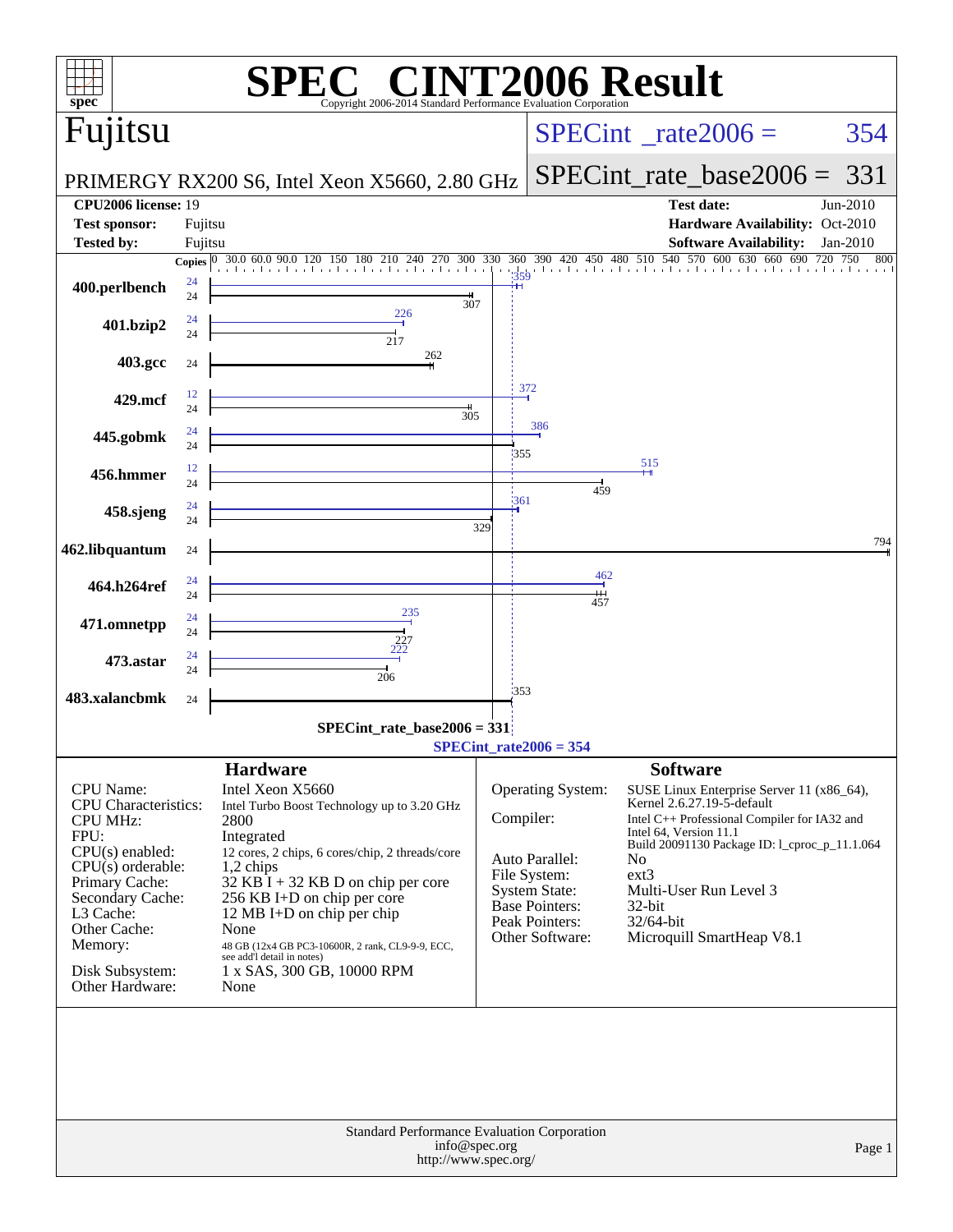

# Fujitsu

### SPECint rate $2006 = 354$

PRIMERGY RX200 S6, Intel Xeon X5660, 2.80 GHz

[SPECint\\_rate\\_base2006 =](http://www.spec.org/auto/cpu2006/Docs/result-fields.html#SPECintratebase2006) 331

**[CPU2006 license:](http://www.spec.org/auto/cpu2006/Docs/result-fields.html#CPU2006license)** 19 **[Test date:](http://www.spec.org/auto/cpu2006/Docs/result-fields.html#Testdate)** Jun-2010

**[Test sponsor:](http://www.spec.org/auto/cpu2006/Docs/result-fields.html#Testsponsor)** Fujitsu **[Hardware Availability:](http://www.spec.org/auto/cpu2006/Docs/result-fields.html#HardwareAvailability)** Oct-2010 **[Tested by:](http://www.spec.org/auto/cpu2006/Docs/result-fields.html#Testedby)** Fujitsu **[Software Availability:](http://www.spec.org/auto/cpu2006/Docs/result-fields.html#SoftwareAvailability)** Jan-2010

#### **[Results Table](http://www.spec.org/auto/cpu2006/Docs/result-fields.html#ResultsTable)**

|                    | <b>Base</b>   |                |              |                                                                                                          |       |                |       | <b>Peak</b>   |                |              |                |              |                |              |
|--------------------|---------------|----------------|--------------|----------------------------------------------------------------------------------------------------------|-------|----------------|-------|---------------|----------------|--------------|----------------|--------------|----------------|--------------|
| <b>Benchmark</b>   | <b>Copies</b> | <b>Seconds</b> | <b>Ratio</b> | <b>Seconds</b>                                                                                           | Ratio | <b>Seconds</b> | Ratio | <b>Copies</b> | <b>Seconds</b> | <b>Ratio</b> | <b>Seconds</b> | <b>Ratio</b> | <b>Seconds</b> | <b>Ratio</b> |
| 400.perlbench      | 24            | 762            | 308          | 772                                                                                                      | 304   | 765            | 307   | 24            | 654            | 359          | 642            | 365          | 653            | 359          |
| 401.bzip2          | 24            | 1068           | 217          | 1069                                                                                                     | 217   | 1069           | 217   | 24            | 1023           | 226          | 1025           | 226          | 1023           | 226          |
| $403.\mathrm{gcc}$ | 24            | 738            | 262          | 752                                                                                                      | 257   | 738            | 262   | 24            | 738            | 262          | 752            | 257          | 738            | 262          |
| 429.mcf            | 24            | 715            | 306          | 717                                                                                                      | 305   | 723            | 303   | 12            | 294            | 372          | 294            | 372          | 294            | 373          |
| $445$ .gobmk       | 24            | 708            | 355          | 710                                                                                                      | 355   | 707            | 356   | 24            | 651            | 387          | 652            | 386          | 653            | 385          |
| 456.hmmer          | 24            | 488            | 459          | 488                                                                                                      | 459   | 488            | 459   | 12            | 217            | 515          | 217            | 517          | 220            | 508          |
| $458$ .sjeng       | 24            | 883            | 329          | 882                                                                                                      | 329   | 882            | 329   | 24            | 805            | 361          | 808            | 359          | 805            | 361          |
| 462.libquantum     | 24            | 627            | 793          | 626                                                                                                      | 794   | 625            | 795   | 24            | 627            | 793          | 626            | <u>794</u>   | 625            | 795          |
| 464.h264ref        | 24            | 1172           | 453          | 1161                                                                                                     | 457   | 1145           | 464   | 24            | 1149           | 462          | 1151           | 462          | 1153           | 461          |
| 471.omnetpp        | 24            | 661            | 227          | 660                                                                                                      | 227   | 660            | 227   | 24            | 639            | 235          | 639            | 235          | 639            | 235          |
| 473.astar          | 24            | 818            | 206          | 817                                                                                                      | 206   | 814            | 207   | 24            | 760            | 222          | 760            | 222          | 760            | 222          |
| 483.xalancbmk      | 24            | 469            | 353          | 470                                                                                                      | 353   | 470            | 352   | 24            | 469            | 353          | 470            | 353          | 470            | 352          |
|                    |               |                |              | Results appear in the order in which they were run. Bold underlined text indicates a median measurement. |       |                |       |               |                |              |                |              |                |              |

#### **[Submit Notes](http://www.spec.org/auto/cpu2006/Docs/result-fields.html#SubmitNotes)**

The config file option 'submit' was used.

#### **[Operating System Notes](http://www.spec.org/auto/cpu2006/Docs/result-fields.html#OperatingSystemNotes)**

'ulimit -s unlimited' was used to set the stacksize to unlimited prior to run

#### **[Platform Notes](http://www.spec.org/auto/cpu2006/Docs/result-fields.html#PlatformNotes)**

 BIOS configuration: Data Reuse Optimization = Disable

#### **[General Notes](http://www.spec.org/auto/cpu2006/Docs/result-fields.html#GeneralNotes)**

 Binaries were compiled on SLES 10 with Binutils 2.18.50.0.7.20080502 For information about Fujitsu please visit: <http://www.fujitsu.com>

# **[Base Compiler Invocation](http://www.spec.org/auto/cpu2006/Docs/result-fields.html#BaseCompilerInvocation)**

[C benchmarks](http://www.spec.org/auto/cpu2006/Docs/result-fields.html#Cbenchmarks): [icc -m32](http://www.spec.org/cpu2006/results/res2010q3/cpu2006-20100706-12293.flags.html#user_CCbase_intel_icc_32bit_5ff4a39e364c98233615fdd38438c6f2)

[C++ benchmarks:](http://www.spec.org/auto/cpu2006/Docs/result-fields.html#CXXbenchmarks) [icpc -m32](http://www.spec.org/cpu2006/results/res2010q3/cpu2006-20100706-12293.flags.html#user_CXXbase_intel_icpc_32bit_4e5a5ef1a53fd332b3c49e69c3330699)

> Standard Performance Evaluation Corporation [info@spec.org](mailto:info@spec.org) <http://www.spec.org/>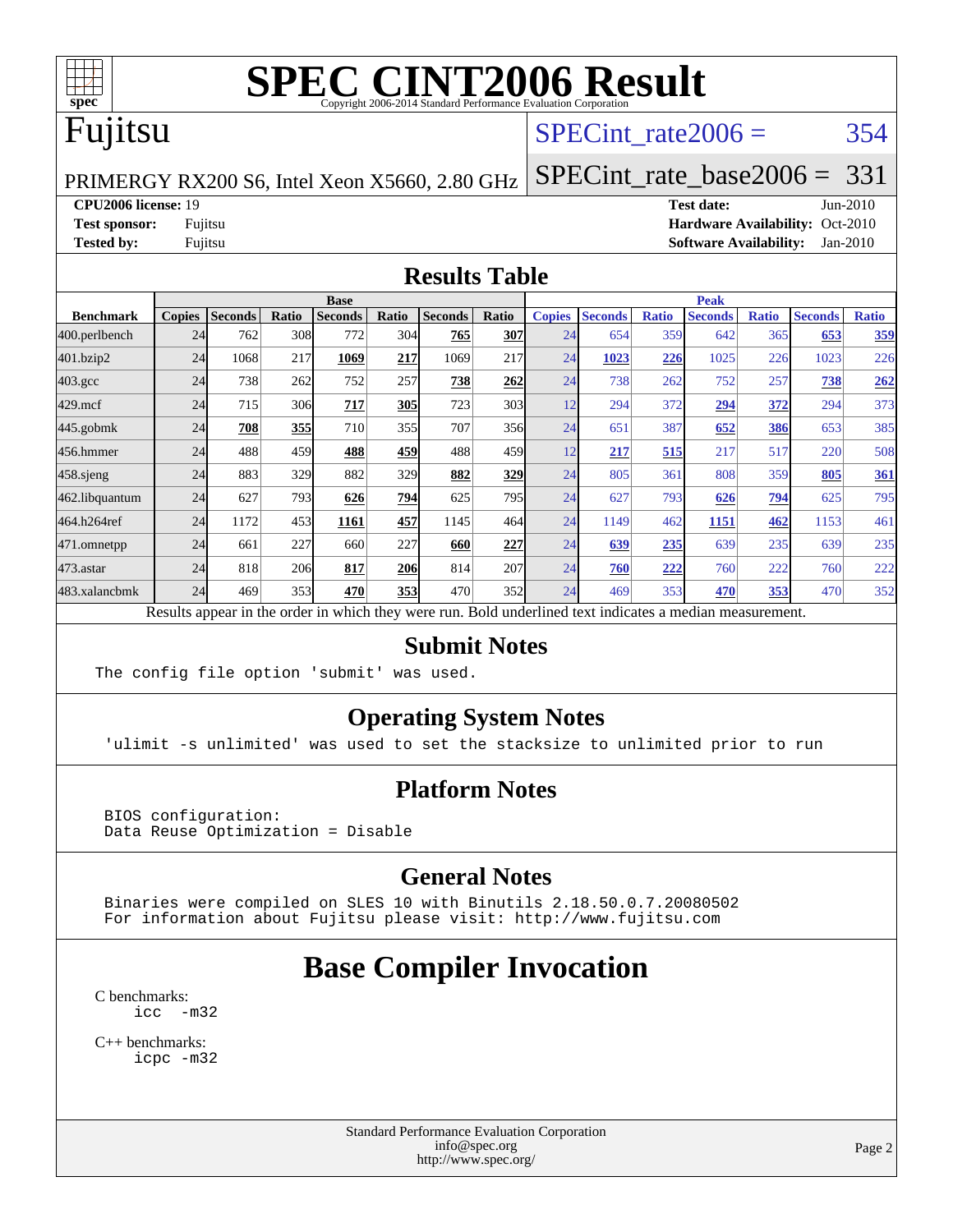

# Fujitsu

SPECint rate $2006 = 354$ 

[SPECint\\_rate\\_base2006 =](http://www.spec.org/auto/cpu2006/Docs/result-fields.html#SPECintratebase2006) 331

PRIMERGY RX200 S6, Intel Xeon X5660, 2.80 GHz

**[CPU2006 license:](http://www.spec.org/auto/cpu2006/Docs/result-fields.html#CPU2006license)** 19 **[Test date:](http://www.spec.org/auto/cpu2006/Docs/result-fields.html#Testdate)** Jun-2010 **[Test sponsor:](http://www.spec.org/auto/cpu2006/Docs/result-fields.html#Testsponsor)** Fujitsu **[Hardware Availability:](http://www.spec.org/auto/cpu2006/Docs/result-fields.html#HardwareAvailability)** Oct-2010 **[Tested by:](http://www.spec.org/auto/cpu2006/Docs/result-fields.html#Testedby)** Fujitsu **[Software Availability:](http://www.spec.org/auto/cpu2006/Docs/result-fields.html#SoftwareAvailability)** Jan-2010

### **[Base Portability Flags](http://www.spec.org/auto/cpu2006/Docs/result-fields.html#BasePortabilityFlags)**

 400.perlbench: [-DSPEC\\_CPU\\_LINUX\\_IA32](http://www.spec.org/cpu2006/results/res2010q3/cpu2006-20100706-12293.flags.html#b400.perlbench_baseCPORTABILITY_DSPEC_CPU_LINUX_IA32) 462.libquantum: [-DSPEC\\_CPU\\_LINUX](http://www.spec.org/cpu2006/results/res2010q3/cpu2006-20100706-12293.flags.html#b462.libquantum_baseCPORTABILITY_DSPEC_CPU_LINUX) 483.xalancbmk: [-DSPEC\\_CPU\\_LINUX](http://www.spec.org/cpu2006/results/res2010q3/cpu2006-20100706-12293.flags.html#b483.xalancbmk_baseCXXPORTABILITY_DSPEC_CPU_LINUX)

**[Base Optimization Flags](http://www.spec.org/auto/cpu2006/Docs/result-fields.html#BaseOptimizationFlags)**

[C benchmarks](http://www.spec.org/auto/cpu2006/Docs/result-fields.html#Cbenchmarks):

[-xSSE4.2](http://www.spec.org/cpu2006/results/res2010q3/cpu2006-20100706-12293.flags.html#user_CCbase_f-xSSE42_f91528193cf0b216347adb8b939d4107) [-ipo](http://www.spec.org/cpu2006/results/res2010q3/cpu2006-20100706-12293.flags.html#user_CCbase_f-ipo) [-O3](http://www.spec.org/cpu2006/results/res2010q3/cpu2006-20100706-12293.flags.html#user_CCbase_f-O3) [-no-prec-div](http://www.spec.org/cpu2006/results/res2010q3/cpu2006-20100706-12293.flags.html#user_CCbase_f-no-prec-div) [-static](http://www.spec.org/cpu2006/results/res2010q3/cpu2006-20100706-12293.flags.html#user_CCbase_f-static) [-opt-prefetch](http://www.spec.org/cpu2006/results/res2010q3/cpu2006-20100706-12293.flags.html#user_CCbase_f-opt-prefetch)

[C++ benchmarks:](http://www.spec.org/auto/cpu2006/Docs/result-fields.html#CXXbenchmarks)

[-xSSE4.2](http://www.spec.org/cpu2006/results/res2010q3/cpu2006-20100706-12293.flags.html#user_CXXbase_f-xSSE42_f91528193cf0b216347adb8b939d4107) [-ipo](http://www.spec.org/cpu2006/results/res2010q3/cpu2006-20100706-12293.flags.html#user_CXXbase_f-ipo) [-O3](http://www.spec.org/cpu2006/results/res2010q3/cpu2006-20100706-12293.flags.html#user_CXXbase_f-O3) [-no-prec-div](http://www.spec.org/cpu2006/results/res2010q3/cpu2006-20100706-12293.flags.html#user_CXXbase_f-no-prec-div) [-opt-prefetch](http://www.spec.org/cpu2006/results/res2010q3/cpu2006-20100706-12293.flags.html#user_CXXbase_f-opt-prefetch) [-Wl,-z,muldefs](http://www.spec.org/cpu2006/results/res2010q3/cpu2006-20100706-12293.flags.html#user_CXXbase_link_force_multiple1_74079c344b956b9658436fd1b6dd3a8a) [-L/home/cmplr/usr3/alrahate/cpu2006.1.1.ic11.1/libic11.1-32bit -lsmartheap](http://www.spec.org/cpu2006/results/res2010q3/cpu2006-20100706-12293.flags.html#user_CXXbase_SmartHeap_d86dffe4a79b79ef8890d5cce17030c3)

### **[Base Other Flags](http://www.spec.org/auto/cpu2006/Docs/result-fields.html#BaseOtherFlags)**

[C benchmarks](http://www.spec.org/auto/cpu2006/Docs/result-fields.html#Cbenchmarks):

403.gcc: [-Dalloca=\\_alloca](http://www.spec.org/cpu2006/results/res2010q3/cpu2006-20100706-12293.flags.html#b403.gcc_baseEXTRA_CFLAGS_Dalloca_be3056838c12de2578596ca5467af7f3)

### **[Peak Compiler Invocation](http://www.spec.org/auto/cpu2006/Docs/result-fields.html#PeakCompilerInvocation)**

[C benchmarks \(except as noted below\)](http://www.spec.org/auto/cpu2006/Docs/result-fields.html#Cbenchmarksexceptasnotedbelow):

[icc -m32](http://www.spec.org/cpu2006/results/res2010q3/cpu2006-20100706-12293.flags.html#user_CCpeak_intel_icc_32bit_5ff4a39e364c98233615fdd38438c6f2)

401.bzip2: [icc -m64](http://www.spec.org/cpu2006/results/res2010q3/cpu2006-20100706-12293.flags.html#user_peakCCLD401_bzip2_intel_icc_64bit_bda6cc9af1fdbb0edc3795bac97ada53)

456.hmmer: [icc -m64](http://www.spec.org/cpu2006/results/res2010q3/cpu2006-20100706-12293.flags.html#user_peakCCLD456_hmmer_intel_icc_64bit_bda6cc9af1fdbb0edc3795bac97ada53)

458.sjeng: [icc -m64](http://www.spec.org/cpu2006/results/res2010q3/cpu2006-20100706-12293.flags.html#user_peakCCLD458_sjeng_intel_icc_64bit_bda6cc9af1fdbb0edc3795bac97ada53)

[C++ benchmarks \(except as noted below\):](http://www.spec.org/auto/cpu2006/Docs/result-fields.html#CXXbenchmarksexceptasnotedbelow) [icpc -m32](http://www.spec.org/cpu2006/results/res2010q3/cpu2006-20100706-12293.flags.html#user_CXXpeak_intel_icpc_32bit_4e5a5ef1a53fd332b3c49e69c3330699)

473.astar: [icpc -m64](http://www.spec.org/cpu2006/results/res2010q3/cpu2006-20100706-12293.flags.html#user_peakCXXLD473_astar_intel_icpc_64bit_fc66a5337ce925472a5c54ad6a0de310)

## **[Peak Portability Flags](http://www.spec.org/auto/cpu2006/Docs/result-fields.html#PeakPortabilityFlags)**

 400.perlbench: [-DSPEC\\_CPU\\_LINUX\\_IA32](http://www.spec.org/cpu2006/results/res2010q3/cpu2006-20100706-12293.flags.html#b400.perlbench_peakCPORTABILITY_DSPEC_CPU_LINUX_IA32) 401.bzip2: [-DSPEC\\_CPU\\_LP64](http://www.spec.org/cpu2006/results/res2010q3/cpu2006-20100706-12293.flags.html#suite_peakCPORTABILITY401_bzip2_DSPEC_CPU_LP64) 456.hmmer: [-DSPEC\\_CPU\\_LP64](http://www.spec.org/cpu2006/results/res2010q3/cpu2006-20100706-12293.flags.html#suite_peakCPORTABILITY456_hmmer_DSPEC_CPU_LP64) 458.sjeng: [-DSPEC\\_CPU\\_LP64](http://www.spec.org/cpu2006/results/res2010q3/cpu2006-20100706-12293.flags.html#suite_peakCPORTABILITY458_sjeng_DSPEC_CPU_LP64)

Continued on next page

Standard Performance Evaluation Corporation [info@spec.org](mailto:info@spec.org) <http://www.spec.org/>

Page 3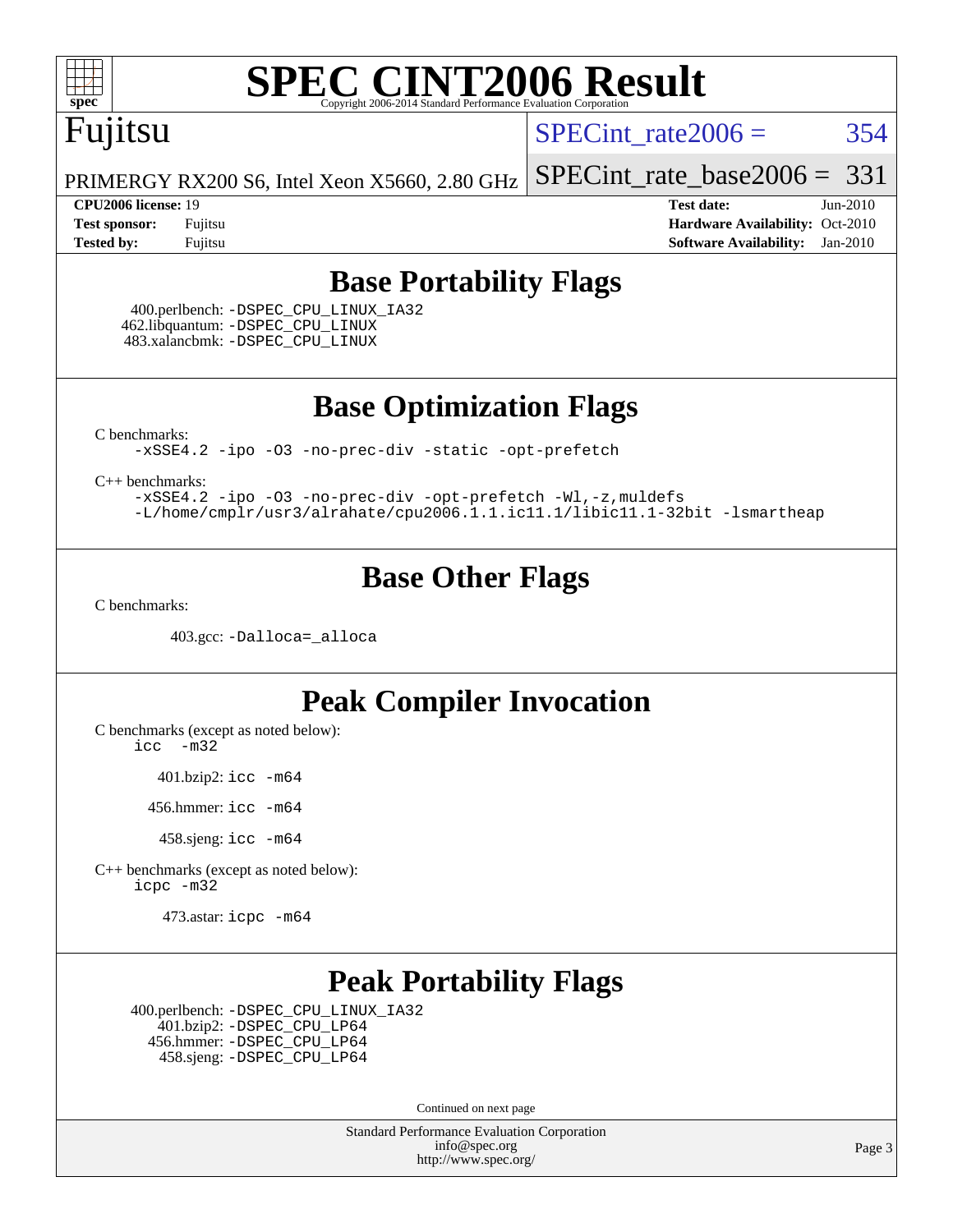

# Fujitsu

 $SPECint rate2006 = 354$ 

[SPECint\\_rate\\_base2006 =](http://www.spec.org/auto/cpu2006/Docs/result-fields.html#SPECintratebase2006) 331

PRIMERGY RX200 S6, Intel Xeon X5660, 2.80 GHz

**[CPU2006 license:](http://www.spec.org/auto/cpu2006/Docs/result-fields.html#CPU2006license)** 19 **[Test date:](http://www.spec.org/auto/cpu2006/Docs/result-fields.html#Testdate)** Jun-2010 **[Test sponsor:](http://www.spec.org/auto/cpu2006/Docs/result-fields.html#Testsponsor)** Fujitsu **[Hardware Availability:](http://www.spec.org/auto/cpu2006/Docs/result-fields.html#HardwareAvailability)** Oct-2010 **[Tested by:](http://www.spec.org/auto/cpu2006/Docs/result-fields.html#Testedby)** Fujitsu **[Software Availability:](http://www.spec.org/auto/cpu2006/Docs/result-fields.html#SoftwareAvailability)** Jan-2010

## **[Peak Portability Flags \(Continued\)](http://www.spec.org/auto/cpu2006/Docs/result-fields.html#PeakPortabilityFlags)**

 462.libquantum: [-DSPEC\\_CPU\\_LINUX](http://www.spec.org/cpu2006/results/res2010q3/cpu2006-20100706-12293.flags.html#b462.libquantum_peakCPORTABILITY_DSPEC_CPU_LINUX) 473.astar: [-DSPEC\\_CPU\\_LP64](http://www.spec.org/cpu2006/results/res2010q3/cpu2006-20100706-12293.flags.html#suite_peakCXXPORTABILITY473_astar_DSPEC_CPU_LP64) 483.xalancbmk: [-DSPEC\\_CPU\\_LINUX](http://www.spec.org/cpu2006/results/res2010q3/cpu2006-20100706-12293.flags.html#b483.xalancbmk_peakCXXPORTABILITY_DSPEC_CPU_LINUX)

## **[Peak Optimization Flags](http://www.spec.org/auto/cpu2006/Docs/result-fields.html#PeakOptimizationFlags)**

[C benchmarks](http://www.spec.org/auto/cpu2006/Docs/result-fields.html#Cbenchmarks):

 400.perlbench: [-xSSE4.2](http://www.spec.org/cpu2006/results/res2010q3/cpu2006-20100706-12293.flags.html#user_peakPASS2_CFLAGSPASS2_LDCFLAGS400_perlbench_f-xSSE42_f91528193cf0b216347adb8b939d4107)(pass 2) [-prof-gen](http://www.spec.org/cpu2006/results/res2010q3/cpu2006-20100706-12293.flags.html#user_peakPASS1_CFLAGSPASS1_LDCFLAGS400_perlbench_prof_gen_e43856698f6ca7b7e442dfd80e94a8fc)(pass 1) [-ipo](http://www.spec.org/cpu2006/results/res2010q3/cpu2006-20100706-12293.flags.html#user_peakPASS2_CFLAGSPASS2_LDCFLAGS400_perlbench_f-ipo)(pass 2) [-O3](http://www.spec.org/cpu2006/results/res2010q3/cpu2006-20100706-12293.flags.html#user_peakPASS2_CFLAGSPASS2_LDCFLAGS400_perlbench_f-O3)(pass 2) [-no-prec-div](http://www.spec.org/cpu2006/results/res2010q3/cpu2006-20100706-12293.flags.html#user_peakPASS2_CFLAGSPASS2_LDCFLAGS400_perlbench_f-no-prec-div)(pass 2) [-static](http://www.spec.org/cpu2006/results/res2010q3/cpu2006-20100706-12293.flags.html#user_peakPASS2_CFLAGSPASS2_LDCFLAGS400_perlbench_f-static)(pass 2) [-prof-use](http://www.spec.org/cpu2006/results/res2010q3/cpu2006-20100706-12293.flags.html#user_peakPASS2_CFLAGSPASS2_LDCFLAGS400_perlbench_prof_use_bccf7792157ff70d64e32fe3e1250b55)(pass 2) [-ansi-alias](http://www.spec.org/cpu2006/results/res2010q3/cpu2006-20100706-12293.flags.html#user_peakCOPTIMIZE400_perlbench_f-ansi-alias)

 401.bzip2: [-xSSE4.2](http://www.spec.org/cpu2006/results/res2010q3/cpu2006-20100706-12293.flags.html#user_peakPASS2_CFLAGSPASS2_LDCFLAGS401_bzip2_f-xSSE42_f91528193cf0b216347adb8b939d4107)(pass 2) [-prof-gen](http://www.spec.org/cpu2006/results/res2010q3/cpu2006-20100706-12293.flags.html#user_peakPASS1_CFLAGSPASS1_LDCFLAGS401_bzip2_prof_gen_e43856698f6ca7b7e442dfd80e94a8fc)(pass 1) [-ipo](http://www.spec.org/cpu2006/results/res2010q3/cpu2006-20100706-12293.flags.html#user_peakPASS2_CFLAGSPASS2_LDCFLAGS401_bzip2_f-ipo)(pass 2) [-O3](http://www.spec.org/cpu2006/results/res2010q3/cpu2006-20100706-12293.flags.html#user_peakPASS2_CFLAGSPASS2_LDCFLAGS401_bzip2_f-O3)(pass 2) [-no-prec-div](http://www.spec.org/cpu2006/results/res2010q3/cpu2006-20100706-12293.flags.html#user_peakPASS2_CFLAGSPASS2_LDCFLAGS401_bzip2_f-no-prec-div)(pass 2) [-static](http://www.spec.org/cpu2006/results/res2010q3/cpu2006-20100706-12293.flags.html#user_peakPASS2_CFLAGSPASS2_LDCFLAGS401_bzip2_f-static)(pass 2) [-prof-use](http://www.spec.org/cpu2006/results/res2010q3/cpu2006-20100706-12293.flags.html#user_peakPASS2_CFLAGSPASS2_LDCFLAGS401_bzip2_prof_use_bccf7792157ff70d64e32fe3e1250b55)(pass 2) [-opt-prefetch](http://www.spec.org/cpu2006/results/res2010q3/cpu2006-20100706-12293.flags.html#user_peakCOPTIMIZE401_bzip2_f-opt-prefetch) [-ansi-alias](http://www.spec.org/cpu2006/results/res2010q3/cpu2006-20100706-12293.flags.html#user_peakCOPTIMIZE401_bzip2_f-ansi-alias) [-auto-ilp32](http://www.spec.org/cpu2006/results/res2010q3/cpu2006-20100706-12293.flags.html#user_peakCOPTIMIZE401_bzip2_f-auto-ilp32)

 $403.\text{gcc: basepeak}$  = yes

429.mcf: [-xSSE4.2](http://www.spec.org/cpu2006/results/res2010q3/cpu2006-20100706-12293.flags.html#user_peakCOPTIMIZE429_mcf_f-xSSE42_f91528193cf0b216347adb8b939d4107) [-ipo](http://www.spec.org/cpu2006/results/res2010q3/cpu2006-20100706-12293.flags.html#user_peakCOPTIMIZE429_mcf_f-ipo) [-O3](http://www.spec.org/cpu2006/results/res2010q3/cpu2006-20100706-12293.flags.html#user_peakCOPTIMIZE429_mcf_f-O3) [-no-prec-div](http://www.spec.org/cpu2006/results/res2010q3/cpu2006-20100706-12293.flags.html#user_peakCOPTIMIZE429_mcf_f-no-prec-div) [-static](http://www.spec.org/cpu2006/results/res2010q3/cpu2006-20100706-12293.flags.html#user_peakCOPTIMIZE429_mcf_f-static) [-opt-prefetch](http://www.spec.org/cpu2006/results/res2010q3/cpu2006-20100706-12293.flags.html#user_peakCOPTIMIZE429_mcf_f-opt-prefetch)

 445.gobmk: [-xSSE4.2](http://www.spec.org/cpu2006/results/res2010q3/cpu2006-20100706-12293.flags.html#user_peakPASS2_CFLAGSPASS2_LDCFLAGS445_gobmk_f-xSSE42_f91528193cf0b216347adb8b939d4107)(pass 2) [-prof-gen](http://www.spec.org/cpu2006/results/res2010q3/cpu2006-20100706-12293.flags.html#user_peakPASS1_CFLAGSPASS1_LDCFLAGS445_gobmk_prof_gen_e43856698f6ca7b7e442dfd80e94a8fc)(pass 1) [-prof-use](http://www.spec.org/cpu2006/results/res2010q3/cpu2006-20100706-12293.flags.html#user_peakPASS2_CFLAGSPASS2_LDCFLAGS445_gobmk_prof_use_bccf7792157ff70d64e32fe3e1250b55)(pass 2) [-O2](http://www.spec.org/cpu2006/results/res2010q3/cpu2006-20100706-12293.flags.html#user_peakCOPTIMIZE445_gobmk_f-O2) [-ipo](http://www.spec.org/cpu2006/results/res2010q3/cpu2006-20100706-12293.flags.html#user_peakCOPTIMIZE445_gobmk_f-ipo) [-no-prec-div](http://www.spec.org/cpu2006/results/res2010q3/cpu2006-20100706-12293.flags.html#user_peakCOPTIMIZE445_gobmk_f-no-prec-div) [-ansi-alias](http://www.spec.org/cpu2006/results/res2010q3/cpu2006-20100706-12293.flags.html#user_peakCOPTIMIZE445_gobmk_f-ansi-alias)

 456.hmmer: [-xSSE4.2](http://www.spec.org/cpu2006/results/res2010q3/cpu2006-20100706-12293.flags.html#user_peakCOPTIMIZE456_hmmer_f-xSSE42_f91528193cf0b216347adb8b939d4107) [-ipo](http://www.spec.org/cpu2006/results/res2010q3/cpu2006-20100706-12293.flags.html#user_peakCOPTIMIZE456_hmmer_f-ipo) [-O3](http://www.spec.org/cpu2006/results/res2010q3/cpu2006-20100706-12293.flags.html#user_peakCOPTIMIZE456_hmmer_f-O3) [-no-prec-div](http://www.spec.org/cpu2006/results/res2010q3/cpu2006-20100706-12293.flags.html#user_peakCOPTIMIZE456_hmmer_f-no-prec-div) [-static](http://www.spec.org/cpu2006/results/res2010q3/cpu2006-20100706-12293.flags.html#user_peakCOPTIMIZE456_hmmer_f-static) [-unroll2](http://www.spec.org/cpu2006/results/res2010q3/cpu2006-20100706-12293.flags.html#user_peakCOPTIMIZE456_hmmer_f-unroll_784dae83bebfb236979b41d2422d7ec2) [-ansi-alias](http://www.spec.org/cpu2006/results/res2010q3/cpu2006-20100706-12293.flags.html#user_peakCOPTIMIZE456_hmmer_f-ansi-alias) [-auto-ilp32](http://www.spec.org/cpu2006/results/res2010q3/cpu2006-20100706-12293.flags.html#user_peakCOPTIMIZE456_hmmer_f-auto-ilp32)

 458.sjeng: [-xSSE4.2](http://www.spec.org/cpu2006/results/res2010q3/cpu2006-20100706-12293.flags.html#user_peakPASS2_CFLAGSPASS2_LDCFLAGS458_sjeng_f-xSSE42_f91528193cf0b216347adb8b939d4107)(pass 2) [-prof-gen](http://www.spec.org/cpu2006/results/res2010q3/cpu2006-20100706-12293.flags.html#user_peakPASS1_CFLAGSPASS1_LDCFLAGS458_sjeng_prof_gen_e43856698f6ca7b7e442dfd80e94a8fc)(pass 1) [-ipo](http://www.spec.org/cpu2006/results/res2010q3/cpu2006-20100706-12293.flags.html#user_peakPASS2_CFLAGSPASS2_LDCFLAGS458_sjeng_f-ipo)(pass 2) [-O3](http://www.spec.org/cpu2006/results/res2010q3/cpu2006-20100706-12293.flags.html#user_peakPASS2_CFLAGSPASS2_LDCFLAGS458_sjeng_f-O3)(pass 2) [-no-prec-div](http://www.spec.org/cpu2006/results/res2010q3/cpu2006-20100706-12293.flags.html#user_peakPASS2_CFLAGSPASS2_LDCFLAGS458_sjeng_f-no-prec-div)(pass 2) [-static](http://www.spec.org/cpu2006/results/res2010q3/cpu2006-20100706-12293.flags.html#user_peakPASS2_CFLAGSPASS2_LDCFLAGS458_sjeng_f-static)(pass 2)  $-prof-use(pass 2) -unroll4 -auto-ilp32$  $-prof-use(pass 2) -unroll4 -auto-ilp32$  $-prof-use(pass 2) -unroll4 -auto-ilp32$  $-prof-use(pass 2) -unroll4 -auto-ilp32$  $-prof-use(pass 2) -unroll4 -auto-ilp32$ 

462.libquantum: basepeak = yes

 464.h264ref: [-xSSE4.2](http://www.spec.org/cpu2006/results/res2010q3/cpu2006-20100706-12293.flags.html#user_peakPASS2_CFLAGSPASS2_LDCFLAGS464_h264ref_f-xSSE42_f91528193cf0b216347adb8b939d4107)(pass 2) [-prof-gen](http://www.spec.org/cpu2006/results/res2010q3/cpu2006-20100706-12293.flags.html#user_peakPASS1_CFLAGSPASS1_LDCFLAGS464_h264ref_prof_gen_e43856698f6ca7b7e442dfd80e94a8fc)(pass 1) [-ipo](http://www.spec.org/cpu2006/results/res2010q3/cpu2006-20100706-12293.flags.html#user_peakPASS2_CFLAGSPASS2_LDCFLAGS464_h264ref_f-ipo)(pass 2) [-O3](http://www.spec.org/cpu2006/results/res2010q3/cpu2006-20100706-12293.flags.html#user_peakPASS2_CFLAGSPASS2_LDCFLAGS464_h264ref_f-O3)(pass 2) [-no-prec-div](http://www.spec.org/cpu2006/results/res2010q3/cpu2006-20100706-12293.flags.html#user_peakPASS2_CFLAGSPASS2_LDCFLAGS464_h264ref_f-no-prec-div)(pass 2) [-static](http://www.spec.org/cpu2006/results/res2010q3/cpu2006-20100706-12293.flags.html#user_peakPASS2_CFLAGSPASS2_LDCFLAGS464_h264ref_f-static)(pass 2) [-prof-use](http://www.spec.org/cpu2006/results/res2010q3/cpu2006-20100706-12293.flags.html#user_peakPASS2_CFLAGSPASS2_LDCFLAGS464_h264ref_prof_use_bccf7792157ff70d64e32fe3e1250b55)(pass 2) [-unroll2](http://www.spec.org/cpu2006/results/res2010q3/cpu2006-20100706-12293.flags.html#user_peakCOPTIMIZE464_h264ref_f-unroll_784dae83bebfb236979b41d2422d7ec2) [-ansi-alias](http://www.spec.org/cpu2006/results/res2010q3/cpu2006-20100706-12293.flags.html#user_peakCOPTIMIZE464_h264ref_f-ansi-alias)

[C++ benchmarks:](http://www.spec.org/auto/cpu2006/Docs/result-fields.html#CXXbenchmarks)

 471.omnetpp: [-xSSE4.2](http://www.spec.org/cpu2006/results/res2010q3/cpu2006-20100706-12293.flags.html#user_peakPASS2_CXXFLAGSPASS2_LDCXXFLAGS471_omnetpp_f-xSSE42_f91528193cf0b216347adb8b939d4107)(pass 2) [-prof-gen](http://www.spec.org/cpu2006/results/res2010q3/cpu2006-20100706-12293.flags.html#user_peakPASS1_CXXFLAGSPASS1_LDCXXFLAGS471_omnetpp_prof_gen_e43856698f6ca7b7e442dfd80e94a8fc)(pass 1) [-ipo](http://www.spec.org/cpu2006/results/res2010q3/cpu2006-20100706-12293.flags.html#user_peakPASS2_CXXFLAGSPASS2_LDCXXFLAGS471_omnetpp_f-ipo)(pass 2) [-O3](http://www.spec.org/cpu2006/results/res2010q3/cpu2006-20100706-12293.flags.html#user_peakPASS2_CXXFLAGSPASS2_LDCXXFLAGS471_omnetpp_f-O3)(pass 2) [-no-prec-div](http://www.spec.org/cpu2006/results/res2010q3/cpu2006-20100706-12293.flags.html#user_peakPASS2_CXXFLAGSPASS2_LDCXXFLAGS471_omnetpp_f-no-prec-div)(pass 2) [-prof-use](http://www.spec.org/cpu2006/results/res2010q3/cpu2006-20100706-12293.flags.html#user_peakPASS2_CXXFLAGSPASS2_LDCXXFLAGS471_omnetpp_prof_use_bccf7792157ff70d64e32fe3e1250b55)(pass 2) [-ansi-alias](http://www.spec.org/cpu2006/results/res2010q3/cpu2006-20100706-12293.flags.html#user_peakCXXOPTIMIZE471_omnetpp_f-ansi-alias) [-opt-ra-region-strategy=block](http://www.spec.org/cpu2006/results/res2010q3/cpu2006-20100706-12293.flags.html#user_peakCXXOPTIMIZE471_omnetpp_f-opt-ra-region-strategy-block_a0a37c372d03933b2a18d4af463c1f69) [-Wl,-z,muldefs](http://www.spec.org/cpu2006/results/res2010q3/cpu2006-20100706-12293.flags.html#user_peakEXTRA_LDFLAGS471_omnetpp_link_force_multiple1_74079c344b956b9658436fd1b6dd3a8a) [-L/home/cmplr/usr3/alrahate/cpu2006.1.1.ic11.1/libic11.1-32bit -lsmartheap](http://www.spec.org/cpu2006/results/res2010q3/cpu2006-20100706-12293.flags.html#user_peakEXTRA_LIBS471_omnetpp_SmartHeap_d86dffe4a79b79ef8890d5cce17030c3)

473.astar:  $-xSSE4$ . 2(pass 2)  $-prof-gen(pass 1) -ipo(pass 2)$  $-prof-gen(pass 1) -ipo(pass 2)$  $-prof-gen(pass 1) -ipo(pass 2)$  $-prof-gen(pass 1) -ipo(pass 2)$ [-O3](http://www.spec.org/cpu2006/results/res2010q3/cpu2006-20100706-12293.flags.html#user_peakPASS2_CXXFLAGSPASS2_LDCXXFLAGS473_astar_f-O3)(pass 2) [-no-prec-div](http://www.spec.org/cpu2006/results/res2010q3/cpu2006-20100706-12293.flags.html#user_peakPASS2_CXXFLAGSPASS2_LDCXXFLAGS473_astar_f-no-prec-div)(pass 2) [-prof-use](http://www.spec.org/cpu2006/results/res2010q3/cpu2006-20100706-12293.flags.html#user_peakPASS2_CXXFLAGSPASS2_LDCXXFLAGS473_astar_prof_use_bccf7792157ff70d64e32fe3e1250b55)(pass 2) [-ansi-alias](http://www.spec.org/cpu2006/results/res2010q3/cpu2006-20100706-12293.flags.html#user_peakCXXOPTIMIZE473_astar_f-ansi-alias) [-opt-ra-region-strategy=routine](http://www.spec.org/cpu2006/results/res2010q3/cpu2006-20100706-12293.flags.html#user_peakCXXOPTIMIZE473_astar_f-opt-ra-region-strategy-routine_ba086ea3b1d46a52e1238e2ca173ed44) [-Wl,-z,muldefs](http://www.spec.org/cpu2006/results/res2010q3/cpu2006-20100706-12293.flags.html#user_peakEXTRA_LDFLAGS473_astar_link_force_multiple1_74079c344b956b9658436fd1b6dd3a8a) [-L/home/cmplr/usr3/alrahate/cpu2006.1.1.ic11.1/libic11.1-64bit -lsmartheap64](http://www.spec.org/cpu2006/results/res2010q3/cpu2006-20100706-12293.flags.html#user_peakEXTRA_LIBS473_astar_SmartHeap64_e2306cda84805d1ab360117a79ff779c)

Continued on next page

Standard Performance Evaluation Corporation [info@spec.org](mailto:info@spec.org) <http://www.spec.org/>

Page 4